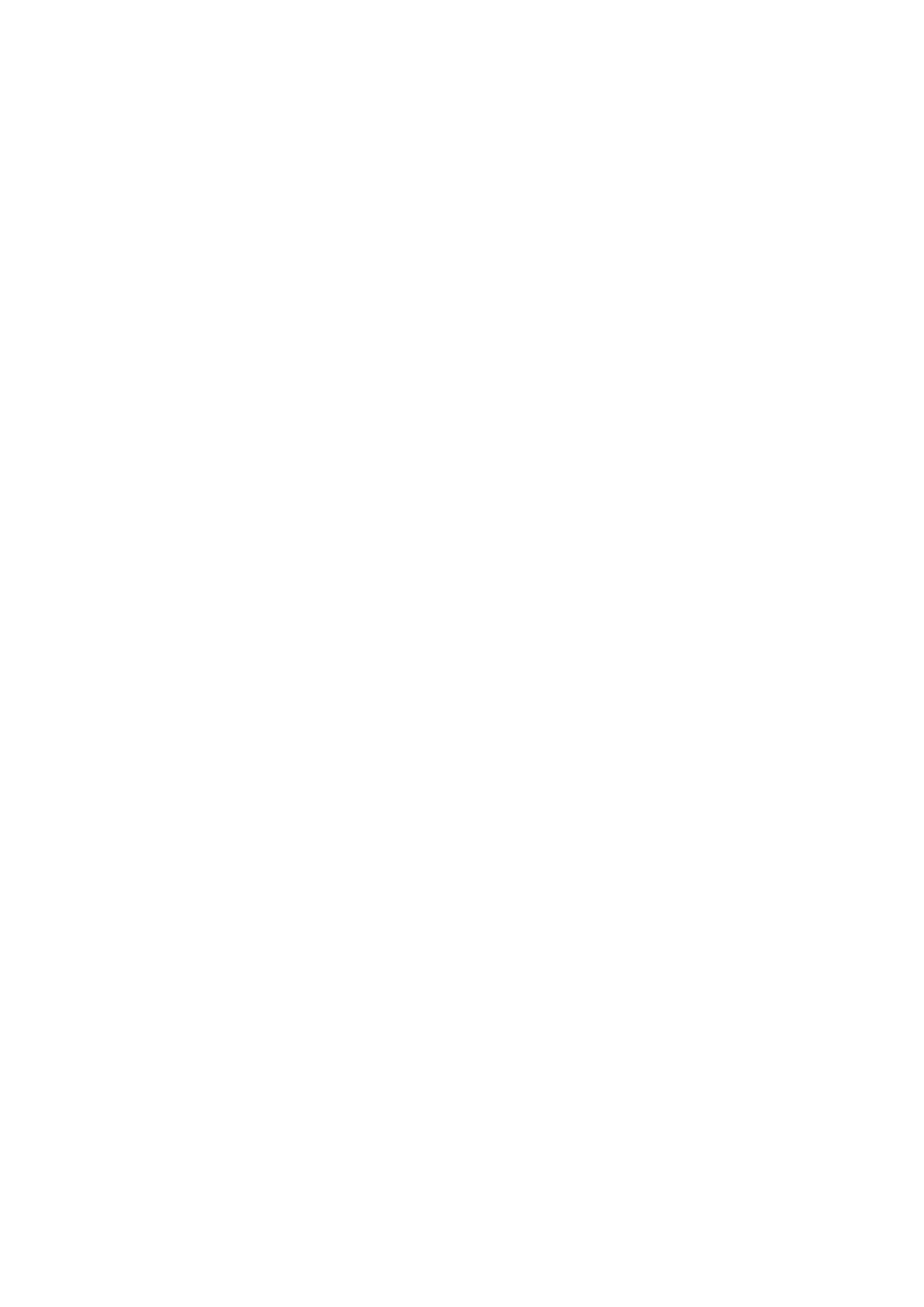

## **1 Welcome**

Chair K Thomas opened the meeting, welcomed those present online and led the attendees in a karakia.

#### **2 Apologies**

There were no apologies.

## **3 Declaration of Interest**

There were no declarations of interest.

## **4 Confirmation of Minutes**

Resolution number WH/2022/1

MOVED by Chairperson K Thomas, seconded by Member C Farmer:

## **That the Whau Local Board:**

**a) confirm the ordinary minutes of its meeting, held on Wednesday, 8 December 2021, as true and correct.**

**CARRIED**

#### **5 Leave of Absence**

There were no leaves of absence.

## **6 Acknowledgements**

There were no acknowledgements.

## **7 Petitions**

There were no petitions.

## **8 Deputations**

There were no deputations.

#### **9 Public Forum**

There was no public forum.

## **10 Extraordinary Business**

There was no extraordinary business.

## **11 Notices of Motion**

Under Standing Order 2.5.1 a Notice of Motion was received from Member J Rose and Chair K Thomas for consideration under item 13.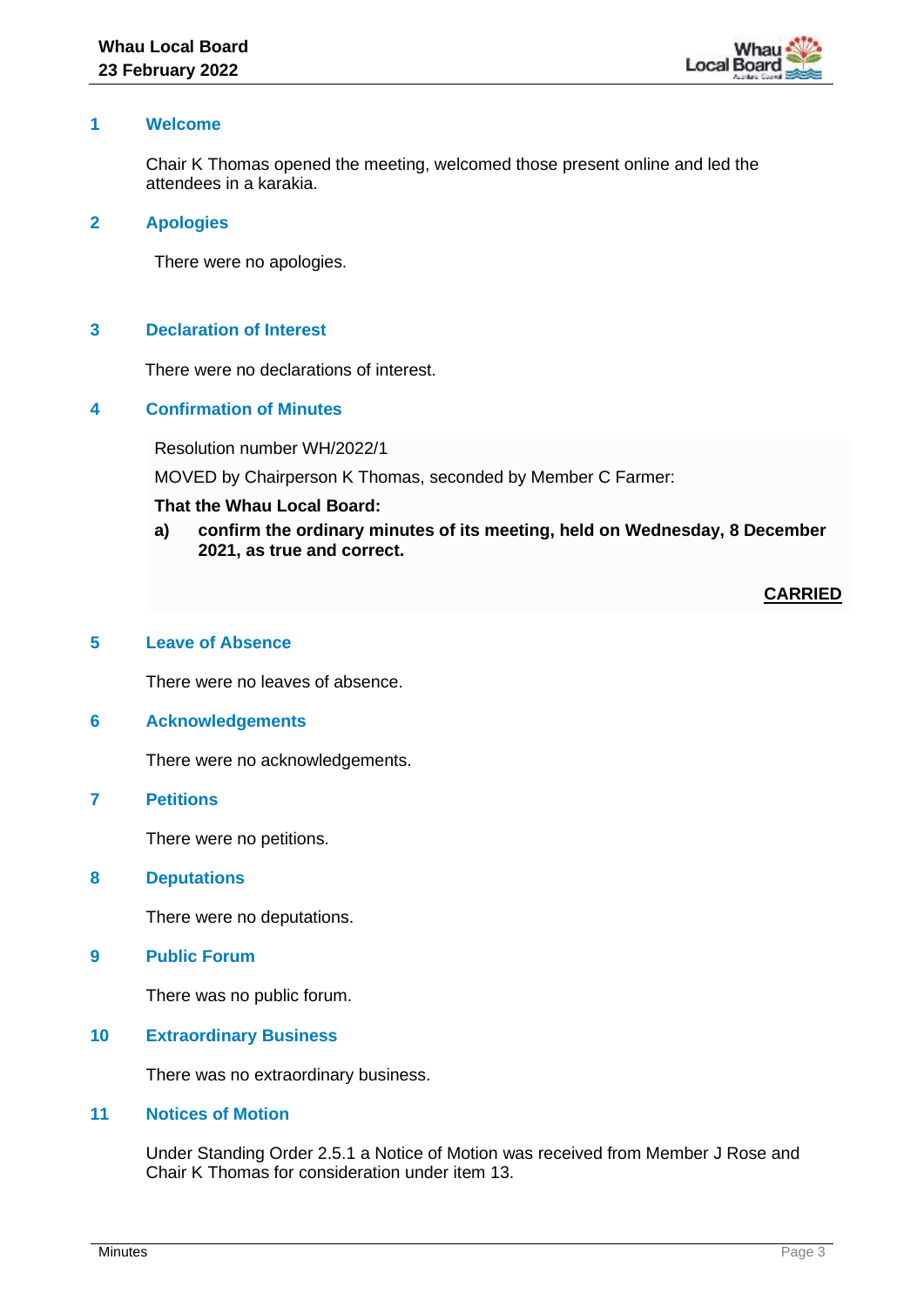

## **12 Whau Ward Councillor's update**

Resolution number WH/2022/2

MOVED by Chairperson K Thomas, seconded by Member W Piper:

**That the Whau Local Board:**

**a) receive the tabled report from the Whau Ward Councillor, Tracy Mulholland (Attachment A), and thank her for her attendance and update.**

## **CARRIED**

#### **Attachments**

A 23 February 2022, Whau Local Board: Item 12 - Whau Ward Councillor's Report - Update

#### **13 Notice of Motion: Member J Rose to recommend that Auckland Council adopt the Waka Kotahi "Guidelines for restricting traffic for Play Streets events"**

#### Resolution number WH/2022/3

MOVED by Member J Rose, seconded by Chairperson K Thomas:

#### **That the Whau Local Board:**

- **a) note the significant infill housing development and projected population increase across the urban areas of the Whau rohe.**
- **b) note the findings of the Urban Ngahere report for Whau, regarding low tree canopy cover in New Lynn and Avondale.**
- **c) note the findings of the Urban Ngahere report for Whau, that the road corridors are identified as places to increase canopy cover.**
- **d) note that as increased density and population are not matched to increased recreational space, there is a need to efficiently manage access to alternative public spaces.**
- **e) note that Waka Kotahi and Sport New Zealand, alongside councils, regional sports trusts, Healthy Families NZ, and other organisations have been working together since 2019 to make it easier for Play Streets to happen in Aotearoa - New Zealand.**
- **f) note the positive community outcome of the Waka Kotahi Innovating Streets for People-funded trial of Community Play Streets for Tāmaki Makaurau, held in Whakawhiti Loop, Avondale.**
- **g) recommend that Auckland Council adopt the Waka Kotahi "Guidelines for restricting traffic for Play Streets events".**
- **h) recommend that Auckland Transport implement the Waka Kotahi "Guidelines for restricting traffic for Play Streets events".**
- **i) thank the Auckland Activation Team for their mahi on developing these guidelines, in particular, Jacquelyn Collins.**
- **j) request that this Notice of Motion be forwarded to all local boards, the Mayor, all Councillors and the Board of Auckland Transport for their information.**

## **CARRIED**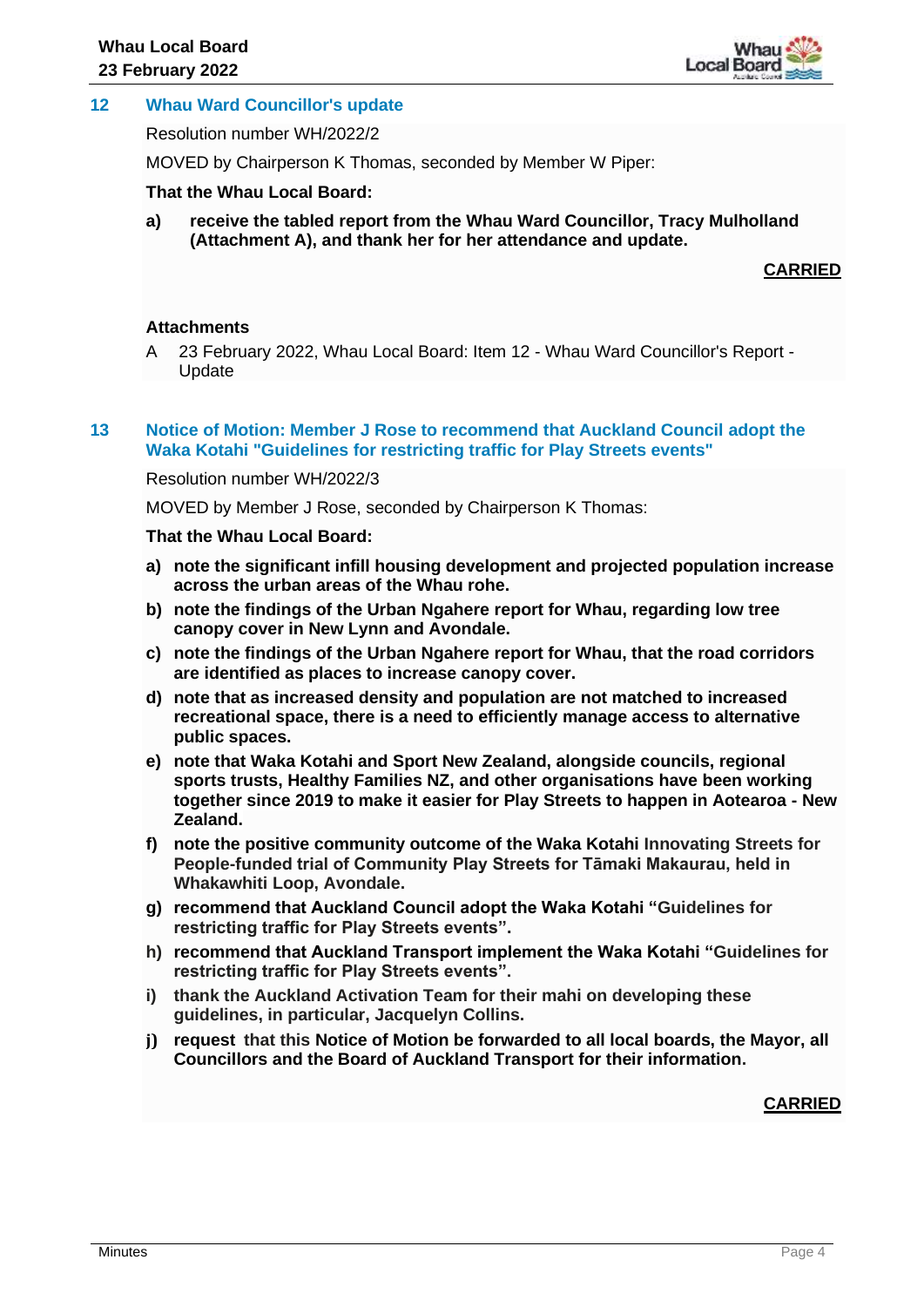

## **14 Whau Local Path Plan (Greenways) Review 2021**

Resolution number WH/2022/4

MOVED by Chairperson K Thomas, seconded by Deputy Chairperson F Amosa:

**That the Whau Local Board:**

- **a) adopt the Whau Local Path Plan (Greenways) Review (2021) as presented in Attachment A to the agenda report.**
- **b) endorse the nine priority routes identified within the Whau Local Path Plan (Greenways) Review (2021).**
- **c) thank Thomas Dixon, Parks and Places Specialist, for his attendance to speak to this item.**

## **CARRIED**

## **15 Whau Local Board Engagement Strategy**

Resolution number WH/2022/5

MOVED by Chairperson K Thomas, seconded by Deputy Chairperson F Amosa:

## **That the Whau Local Board:**

- **a) approve the Whau Local Board three-year Engagement Strategy.**
- **b) thank Shoma Prasad, Engagement Advisor, for her attendance to speak to this item.**

**CARRIED**

## **16 Ngā Pou Taunaha o Aotearoa - New Zealand Geographic Board: recording of unofficial place names as official**

Resolution number WH/2022/6

MOVED by Chairperson K Thomas, seconded by Member T Matafai:

## **That the Whau Local Board:**

- **a) welcome the opportunity to give feedback to Ngā Pou Taunaha o Aotearoa - New Zealand Geographic Board on the recording of unofficial place names.**
- **b) note its concern that the principles of Te Tiriti o Waitangi are not more clearly evident in this proposal.**
- **c) note its concern about the level of engagement with mana whenua, in particular Te Kawerau ā Maki in respect of the Whau area.**
- **d) request that robust and meaningful engagement with mana whenua be prioritised before any decisions are made.**
- **e) adopt the specific feedback to Ngā Pou Taunaha o Aotearoa - New Zealand Geographic Board on the recording of unofficial place names set out in the document to be appended herewith as Minutes Attachment A.**

## **CARRIED**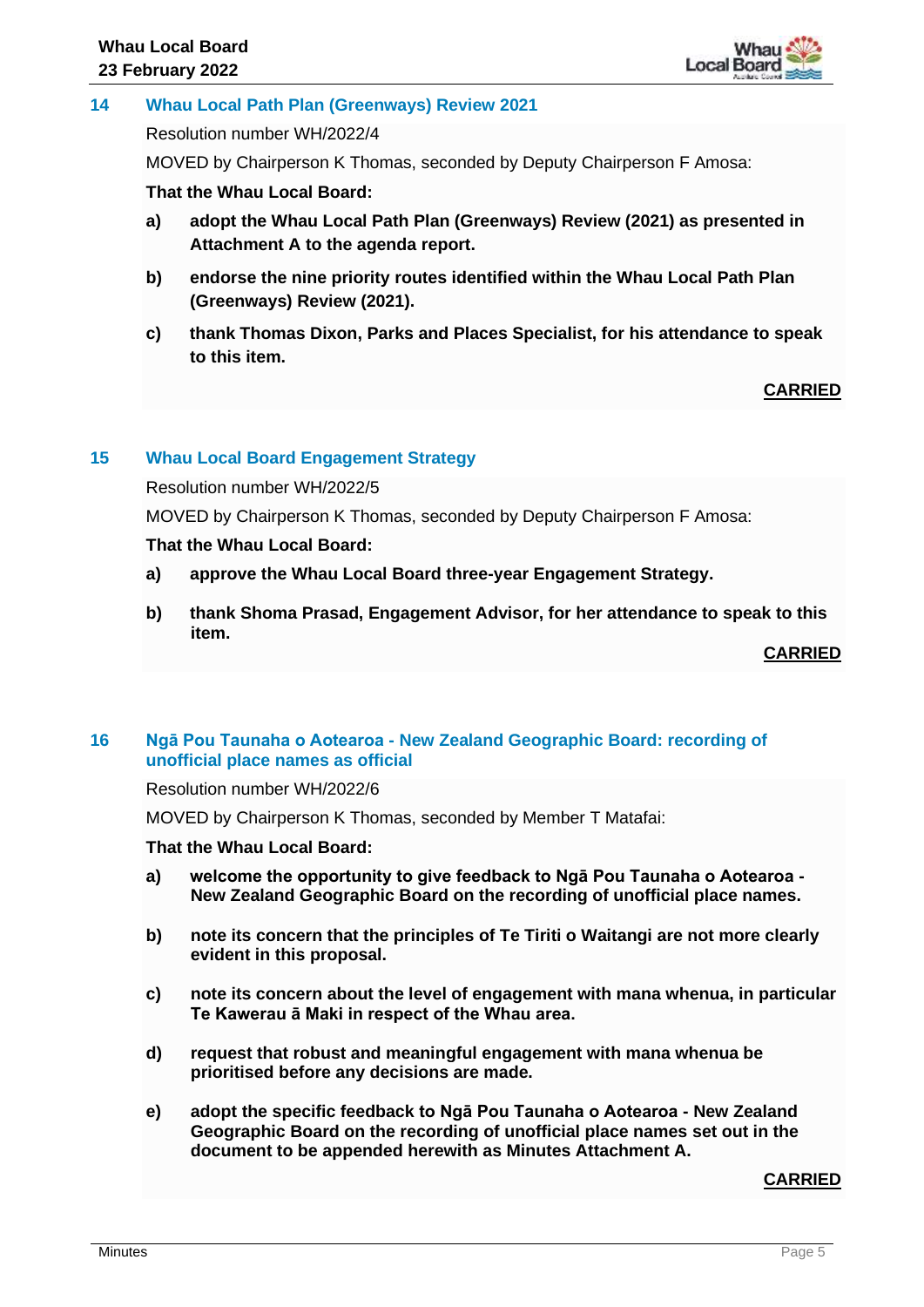

## **Attachments**

A 23 February 2022, Whau Local Board: Item 16 - Ngā Pou Taunaha o Aotearoa - New Zealand Geographic Board: recording of unofficial place names as official - Draft Feedback - Whau Local Board - Minutes attachment - Māori naming

#### **17 Local board views on plan change to amend Historic Heritage Schedule**

Resolution number WH/2022/7

MOVED by Deputy Chairperson F Amosa, seconded by Member S Zhu:

#### **That the Whau Local Board:**

- **a) support the proposed change to the Auckland Unitary Plan to amend Schedule 14 Historic Heritage Schedule, Statement and Maps for 91 Category A\* historic heritage places in Auckland.**
- **b) welcome the proposed categorisation of ID 00200 Gardner Bros & Parker /Ambrico downdraught kiln, Ambrico Historic Reserve, 8 Ambrico Place, New Lynn as a Category A historic heritage place.**
- **c) express its concern about the condition of this important heritage asset and request that staff provide an update on this, and any proposals to address its condition.**
- **d) express its hope that this proposed classification as a Category A historic heritage place may highlight the need for investment in the protection, maintenance and if possible restoration of this important heritage asset.**
- **e) appoint Chair K Thomas to speak to the local board views at a hearing on the plan change to enable Council's amendments to 91 Category A\* historic heritage places.**
- **f) delegate authority to the chairperson of the Whau Local Board to make a replacement appointment in the event the local board member appointed in resolution b) is unable to attend the plan change hearing.**
- **g) thank Emma Rush, Senior Advisor Special Projects, for her attendance to speak to this item.**

**CARRIED**

#### **18 Auckland's Water Strategy**

Resolution number WH/2022/8

MOVED by Chairperson K Thomas, seconded by Member J Rose:

#### **That the Whau Local Board:**

- **a) welcome the opportunity to provide feedback on Auckland's Water Strategy.**
- **b) express its strong support for the strategy and thank staff for their hard work preparing it.**
- **c) support the goal of Auckland becoming a water sensitive city.**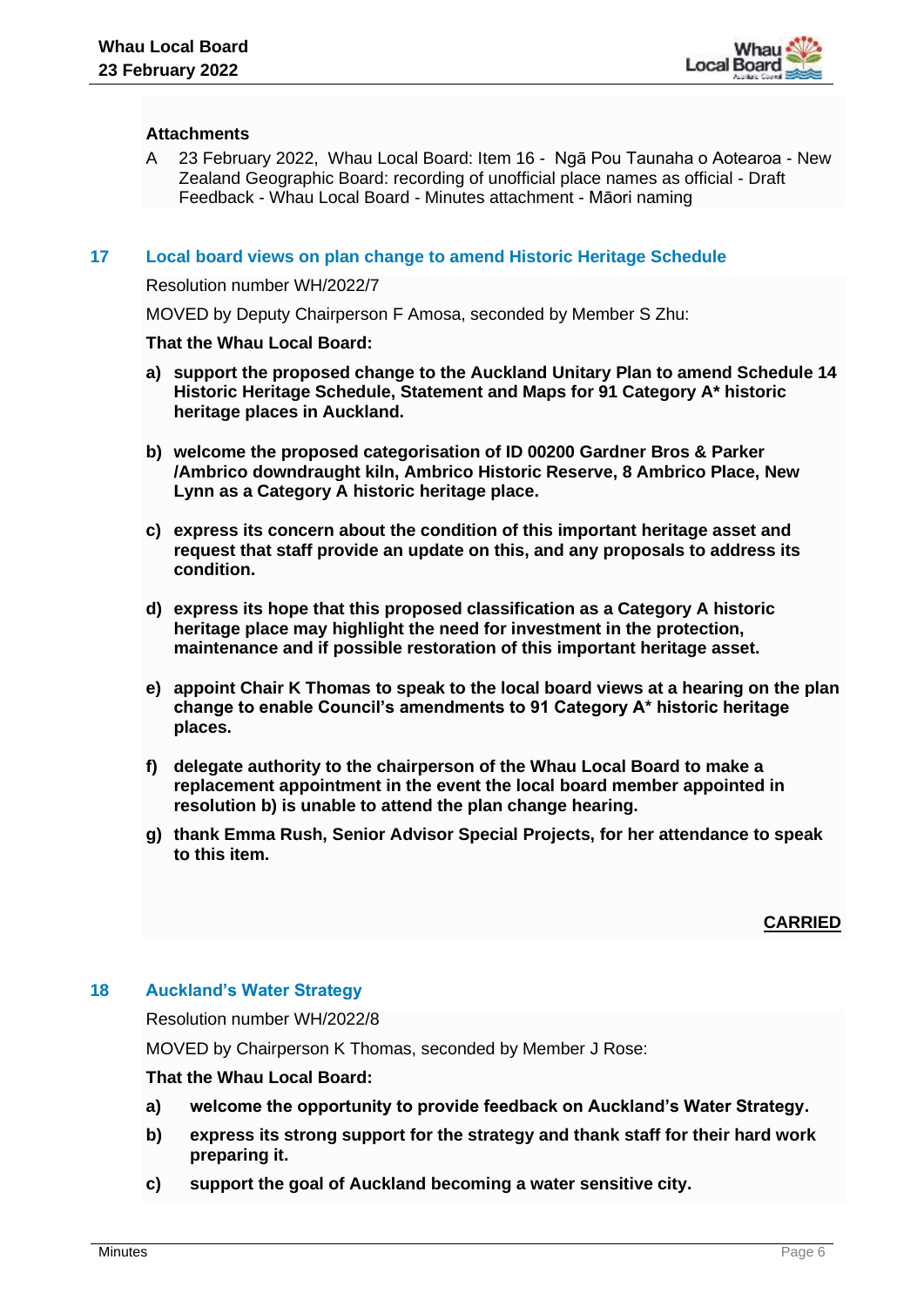- **d) support the inclusion of strong Te Tiriti Partnership throughout this process.**
- **e) support the embedding of such concepts as mauri and water sensitive design.**
- **f) note the intentions around empowering local communities while emphasising the crucial role of local boards in local engagement.**
- **g) request advice on opportunities for local decision-making and investment to support the implementation of the strategy and achieve its goals.**
- **h) request that there be further consideration of the role of local boards if the Water Strategy is modified to meet the requirements of the Three Waters Strategy.**
- **i) urge the swift implementation of this process to ensure that all residents in urban areas have easy access to potable water.**
- **j) urge that the blue green network spatial plan be implemented as soon as possible.**
- **k) note the aim of achieving water security and urge staff to proactively encourage the installation of water tanks in urban properties for non-potable water use.**
- **l) urge staff to work to more proactively to manage sediment and silt runoff.**

**CARRIED**

## **19 Public feedback on proposal to make a Freedom Camping in Vehicles Bylaw 2022**

Resolution number WH/2022/9

MOVED by Chairperson K Thomas, seconded by Deputy Chairperson F Amosa:

## **That the Whau Local Board:**

- **a) receive public feedback on the proposal to make a new Te Kaunihera o Tāmaki Makaurau Te Ture ā-Rohe Noho Puni Wātea ā-Waka 2022 / Auckland Council Freedom Camping in Vehicles Bylaw 2022 as set out in the agenda report.**
- **b) reiterate the points made in its resolution (number WH/2021/84) of August 2021.**
- **c) express additional concern regarding Auckland Council's ability to enforce the bylaw without provision of additional resources.**

**CARRIED**

## **20 Public feedback on proposal to make a new Signs Bylaw 2022**

Resolution number WH/2022/10

MOVED by Chairperson K Thomas, seconded by Member S Zhu:

#### **That the Whau Local Board:**

**a) receive the public feedback on the proposal to make a new Auckland Council and Auckland Transport Ture ā-Rohe mo nga Tohu 2022 / Signs Bylaw 2022 and associated controls in the agenda report.** 

**CARRIED**

## **21 Public feedback on proposal to amend Stormwater Bylaw 2015**

Resolution number WH/2022/11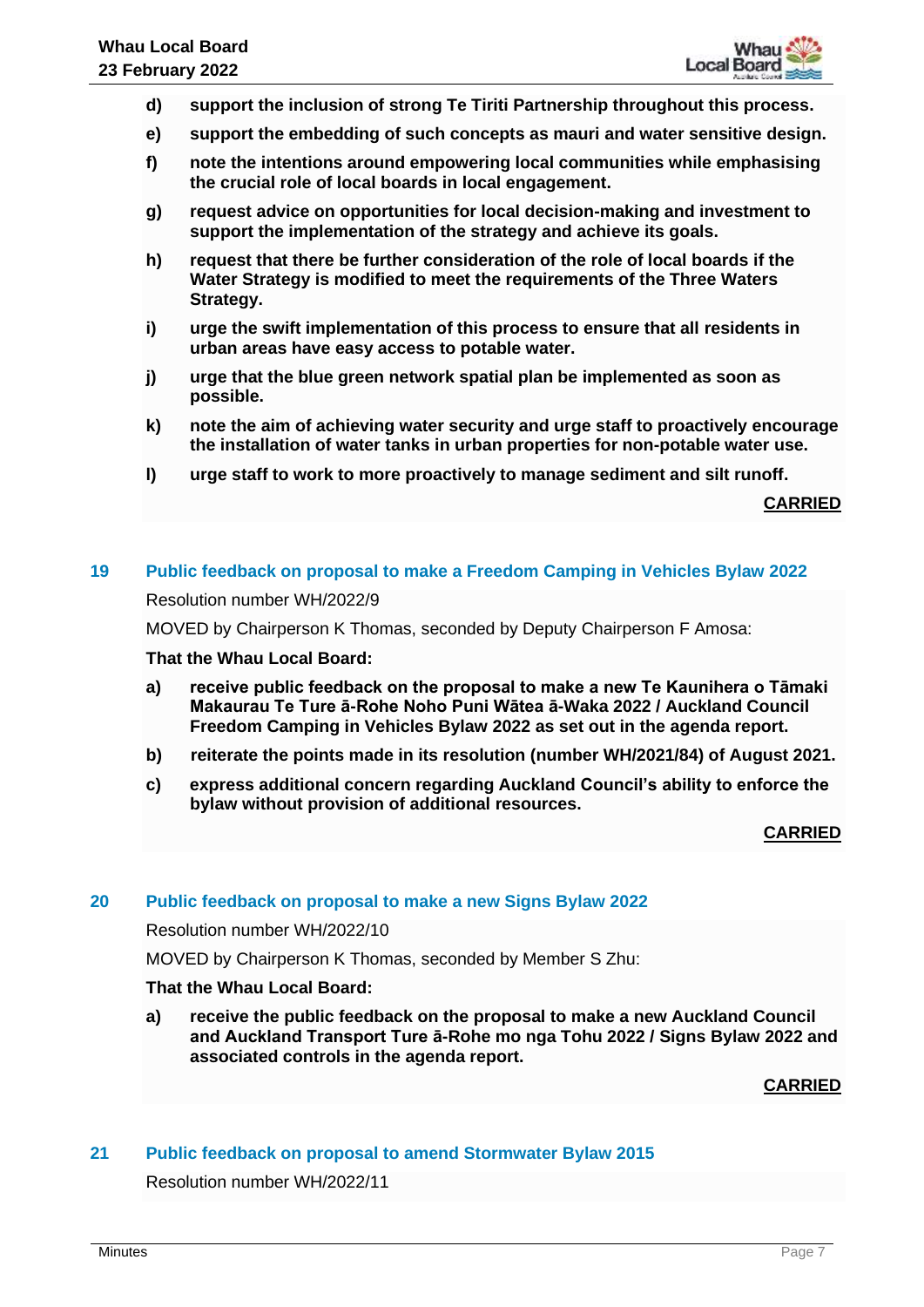MOVED by Chairperson K Thomas, seconded by Deputy Chairperson F Amosa:

#### **That the Whau Local Board:**

**a) receive the public feedback on the proposal to amend Te Kaunihera o Tāmaki Makaurau Te Ture-ā-rohe Wai Āwhā 2015 / Auckland Council Stormwater Bylaw 2015 in the agenda report.**

**CARRIED**

## **22 Public feedback on proposal to amend the Property Maintenance and Nuisance Bylaw 2015**

Resolution number WH/2022/12

MOVED by Chairperson K Thomas, seconded by Member T Matafai:

### **That the Whau Local Board:**

**a) receive the public feedback on the proposal to amend Te Ture ā-rohe Tiaki Rawa me Ngā Mahi Whakapōrearea 2015 / the Property Maintenance and Nuisance Bylaw 2015 in the agenda report.**

**CARRIED**

## **23 Māori Outcomes Annual Report - Te Pūrongo a te Kaunihera o Tāmaki Makaurau Ngā Huanga Māori 2020-2021**

Resolution number WH/2022/13

MOVED by Chairperson K Thomas, seconded by Member C Farmer:

**That the Whau Local Board:**

- **a) receive the annual Auckland Council Group Māori Outcomes Report: Te Pūrongo a Te Kaunihera o Tāmaki Makaurau Ngā Huanga Māori 2020-2021.**
- **b) note its expectation of seeing a higher number of those identifying as Māori in senior leadership positions in Council, as well as a higher number of elected members identifying as Māori.**
- **c) request that staff engage with Māori contractors and organisations around procurement when projects arise in the Whau area.**
- **d) request greater use of te reo across the council organisation and that staff and elected members receive professional development on the appropriate use of te reo and tikanga.**
- **e) request that the use of te reo and tikanga in the Council context goes beyond being "tick box" or tokenistic.**
- **f) note the success of te reo programmes in libraries in the Whau and request that the local board receives sufficient funding to continue and increase these programmes.**
- **g) request that Te Kete Rukuruku receives adequate funding to continue to be implemented.**
- **h) request that staff create and fund increased opportunities for rangitahi vocational training and employment in West Auckland.**

## **CARRIED**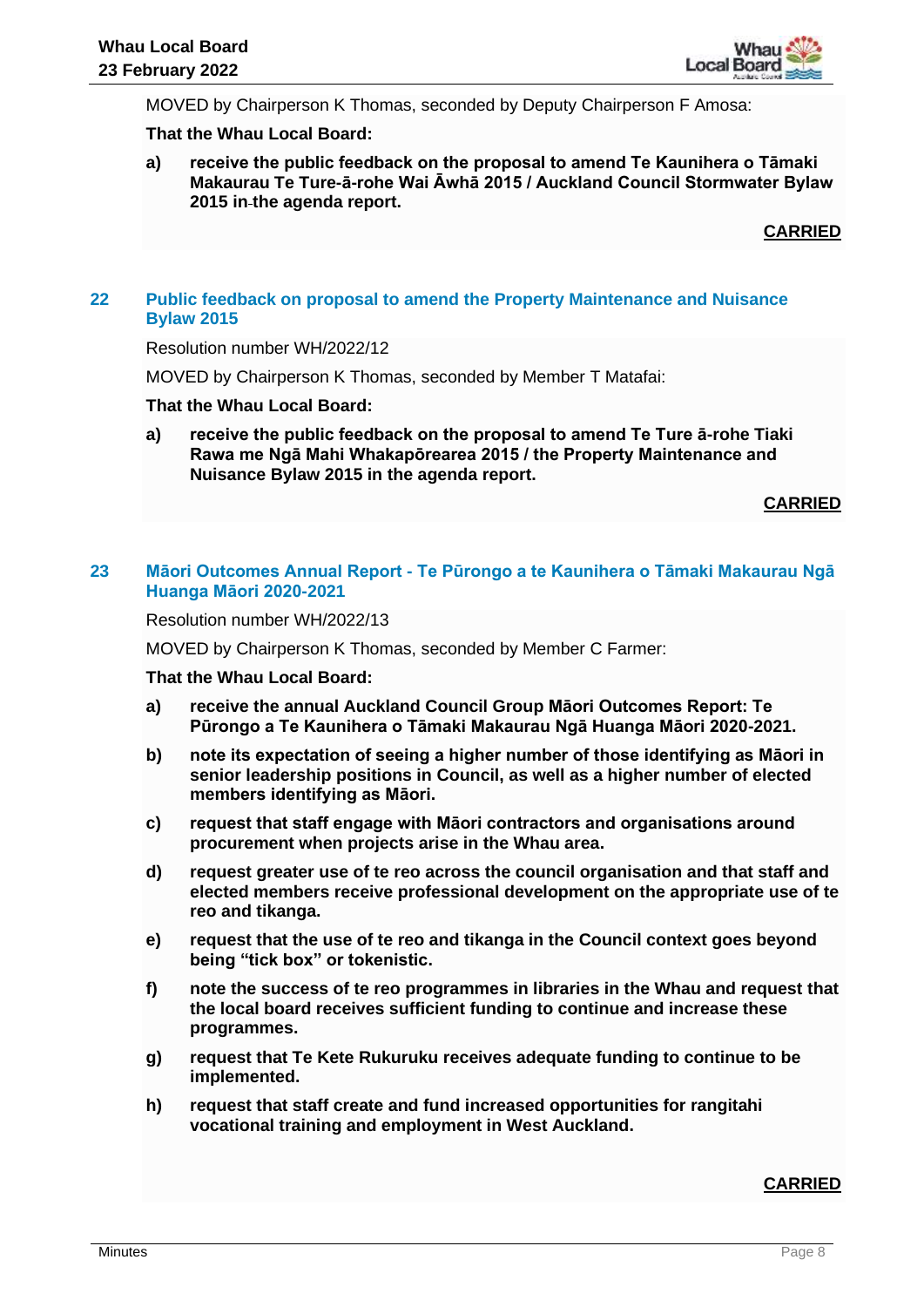

#### **24 Auckland Council's Quarterly Performance Report: Whau Local Board for quarter two 2021/2022**

Resolution number WH/2022/14

MOVED by Chairperson K Thomas, seconded by Deputy Chairperson F Amosa:

#### **That the Whau Local Board:**

- **a) receive the performance report for quarter two ending 31 December 2021.**
- **b) note the financial performance report in Attachment B of the agenda report will remain confidential until after the Auckland Council Group half-year results for 2021/2022 are released to the New Zealand Exchange (NZX), which are expected to be made public on or about 28 February 2022.**
- **c) thank Mary Binney, Senior Advisor Local Board, Antonina Georgetti, Advisor Local Board, and David Rose, Lead Financial Advisor, for their work on the Work Programme.**

**CARRIED**

#### **25 Reporting back on a decision made under delegation**

Resolution number WH/2022/15

MOVED by Chairperson K Thomas, seconded by Member T Matafai:

#### **That the Whau Local Board:**

**a) receive the decision made under delegation on 10 February 2022 providing feedback from the Whau Local Board for inclusion in Auckland Council's submission on** *Transforming Aotearoa New Zealand's resource management system: Our future resource management system***.**

## **CARRIED**

#### **26 Whau Local Board Workshop Records**

Resolution number WH/2022/16

MOVED by Chairperson K Thomas, seconded by Deputy Chairperson F Amosa:

#### **That the Whau Local Board:**

**a) note the records of the workshops held on 1 and 8 December 2021.**

#### **CARRIED**

#### **27 Governance Forward Work Calendar**

Resolution number WH/2022/17

MOVED by Chairperson K Thomas, seconded by Member W Piper:

#### **That the Whau Local Board:**

**a) receive the Governance Forward Work Calendar for February 2022.**

## **CARRIED**

#### **28 Consideration of Extraordinary Items**